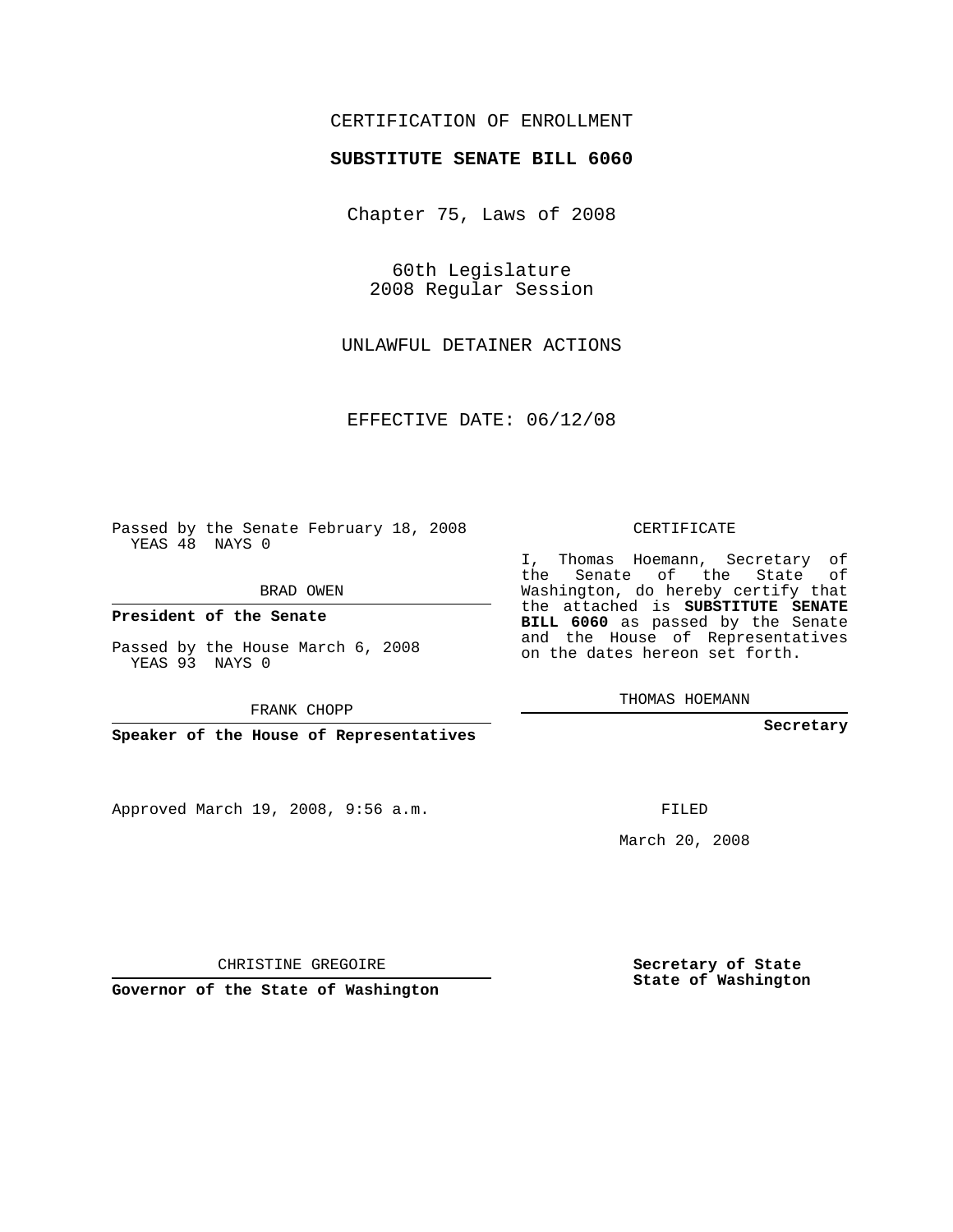# **SUBSTITUTE SENATE BILL 6060** \_\_\_\_\_\_\_\_\_\_\_\_\_\_\_\_\_\_\_\_\_\_\_\_\_\_\_\_\_\_\_\_\_\_\_\_\_\_\_\_\_\_\_\_\_

\_\_\_\_\_\_\_\_\_\_\_\_\_\_\_\_\_\_\_\_\_\_\_\_\_\_\_\_\_\_\_\_\_\_\_\_\_\_\_\_\_\_\_\_\_

Passed Legislature - 2008 Regular Session

**State of Washington 60th Legislature 2008 Regular Session By** Senate Judiciary (originally sponsored by Senator Kline) READ FIRST TIME 02/07/08.

 1 AN ACT Relating to unlawful detainer actions based on nonpayment of 2 rent; and amending RCW 59.18.365 and 59.18.375.

3 BE IT ENACTED BY THE LEGISLATURE OF THE STATE OF WASHINGTON:

 4 **Sec. 1.** RCW 59.18.365 and 2006 c 51 s 1 are each amended to read 5 as follows:

 (1) The summons must contain the names of the parties to the proceeding, the attorney or attorneys if any, the court in which the same is brought, the nature of the action, in concise terms, and the 9 relief sought, and also the return day; and must notify the defendant to appear and answer within the time designated or that the relief sought will be taken against him or her. The summons must contain a street address for service of the notice of appearance or answer and, if available, a facsimile number for the plaintiff or the plaintiff's attorney, if represented. The summons must be served and returned in the same manner as a summons in other actions is served and returned.

16 (2) A defendant may serve a copy of an answer or notice of 17 appearance((, and if required by the summons, the sworn statement 18 regarding nonpayment of rent described in RCW 59.18.375,)) by any of 19 the following methods: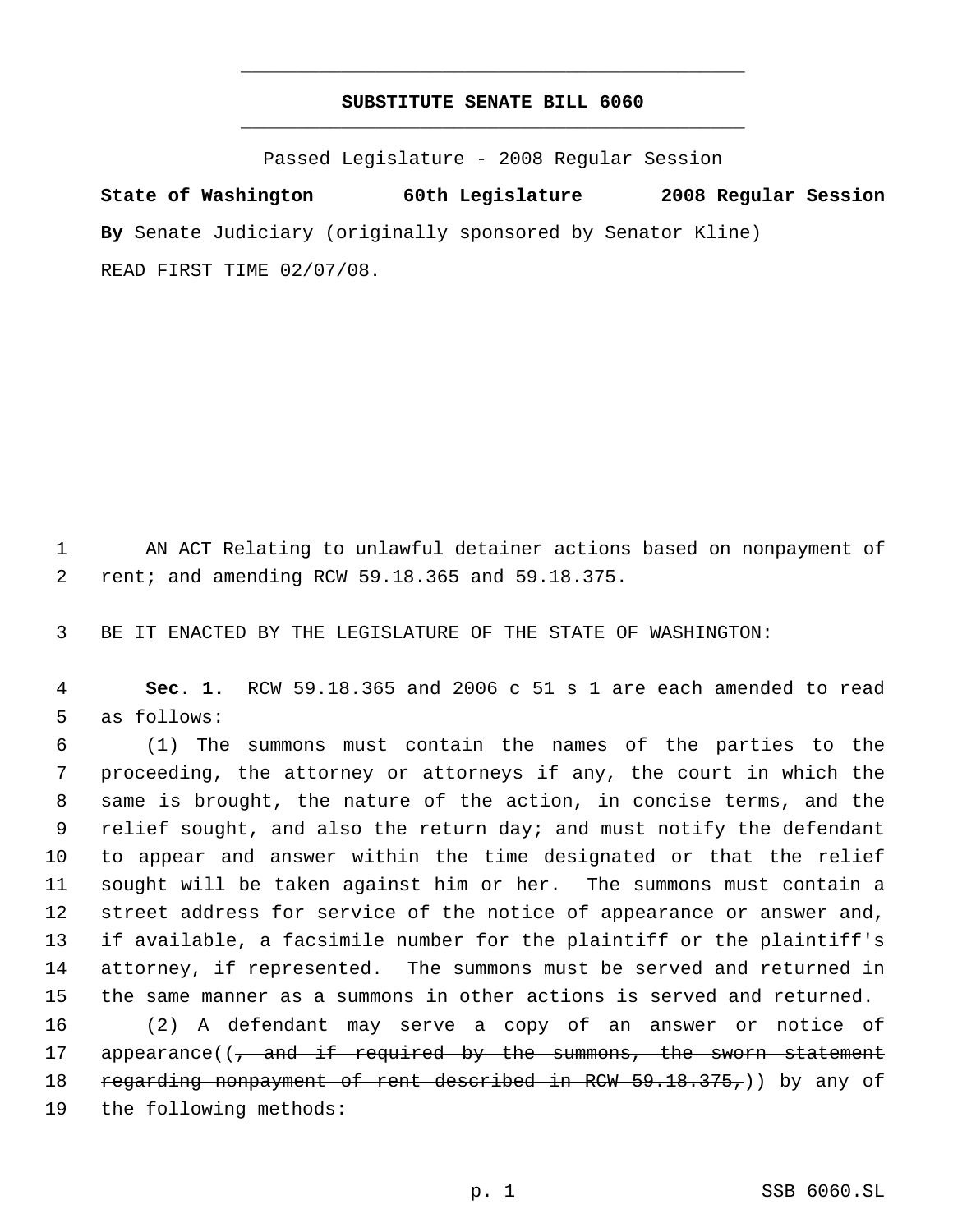(a) By delivering a copy of the answer or notice of appearance to the person who signed the summons at the street address listed on the summons; (b) By mailing a copy of the answer or notice of appearance addressed to the person who signed the summons to the street address listed on the summons; (c) By facsimile to the facsimile number listed on the summons. Service by facsimile is complete upon successful transmission to the 9 facsimile number listed upon the summons; (d) As otherwise authorized by the superior court civil rules. (3) The summons for unlawful detainer actions for tenancies covered 12 by this chapter shall be substantially in the following form( $(-$  In 13 unlawful detainer actions based on nonpayment of rent, the summons may 14 contain the provisions authorized by RCW 59.18.375.)): IN THE SUPERIOR COURT OF THE 16 STATE OF WASHINGTON IN AND FOR . . . . . COUNTY Plaintiff,  $\overline{1}$  $\overline{1}$  $\left\{ \right.$  $\overline{1}$  $\overline{1}$ J NO. 19 vs. FUICTION SUMMONS (Residential) Defendant. THIS IS NOTICE OF A LAWSUIT TO EVICT YOU. PLEASE READ IT CAREFULLY. THE DEADLINE FOR YOUR WRITTEN 24 RESPONSE IS: 5:00 p.m., on . . . . . . . . . 25 TO: . . . . . . . . . . . . (Name) . . . . . . . . . . . . (Address) This is notice of a lawsuit to evict you from the property which you are renting. Your landlord is asking the court to terminate your tenancy, direct the sheriff to remove you and your belongings from the property, enter a money judgment against you for unpaid rent and/or damages for your use of the property, and for court costs and attorneys' fees. If you want to defend yourself in this lawsuit, you must respond to the eviction complaint in writing on or before the deadline stated above. You must respond in writing even if no case number has been assigned by the court yet.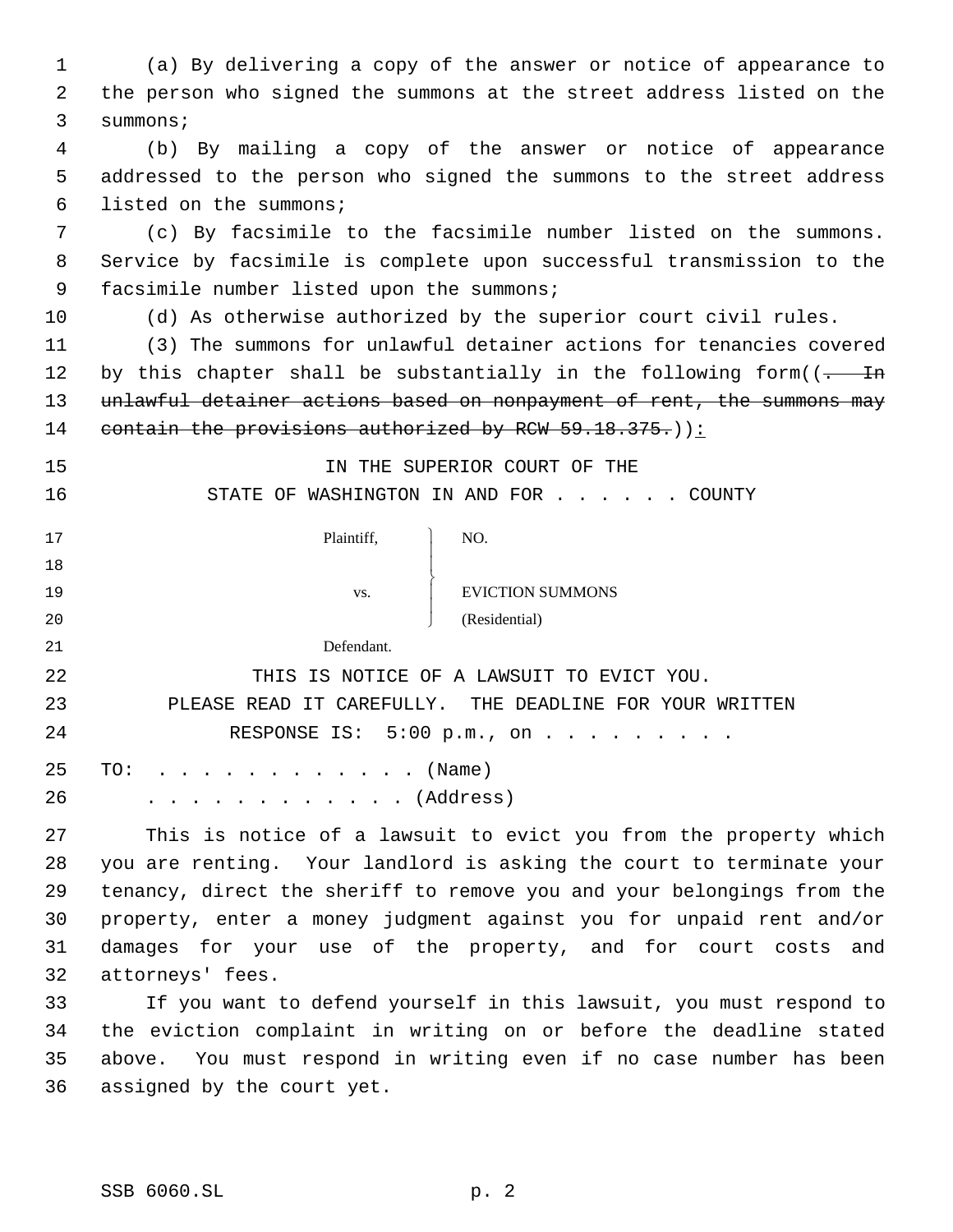You can respond to the complaint in writing by delivering a copy of a notice of appearance or answer to your landlord's attorney (or your landlord if there is no attorney) by personal delivery, mailing, or facsimile to the address or facsimile number stated below **TO BE RECEIVED NO LATER THAN THE DEADLINE STATED ABOVE**. Service by facsimile is complete upon successful transmission to the facsimile number, if any, listed in the summons.

 The notice of appearance or answer must include the name of this case (plaintiff(s) and defendant(s)), your name, the street address where further legal papers may be sent, your telephone number (if any), and your signature.

 If there is a number on the upper right side of the eviction summons and complaint, you must also file your original notice of appearance or answer with the court clerk by the deadline for your written response.

 You may demand that the plaintiff file this lawsuit with the court. If you do so, the demand must be in writing and must be served upon the person signing the summons. Within fourteen days after you serve the demand, the plaintiff must file this lawsuit with the court, or the service on you of this summons and complaint will be void.

 If you wish to seek the advice of an attorney in this matter, you should do so promptly so that your written response, if any, may be served on time.

 You may also be instructed in a separate order to appear for a court hearing on your eviction. If you receive an order to show cause you must personally appear at the hearing on the date indicated in the order to show cause **IN ADDITION** to delivering and filing your notice of appearance or answer by the deadline stated above.

 IF YOU DO NOT RESPOND TO THE COMPLAINT IN WRITING BY THE DEADLINE STATED ABOVE YOU WILL LOSE BY DEFAULT. YOUR LANDLORD MAY PROCEED WITH THE LAWSUIT, EVEN IF YOU HAVE MOVED OUT OF THE PROPERTY.

The notice of appearance or answer must be delivered to:

| 34 |      |
|----|------|
| 35 | Name |
| 36 |      |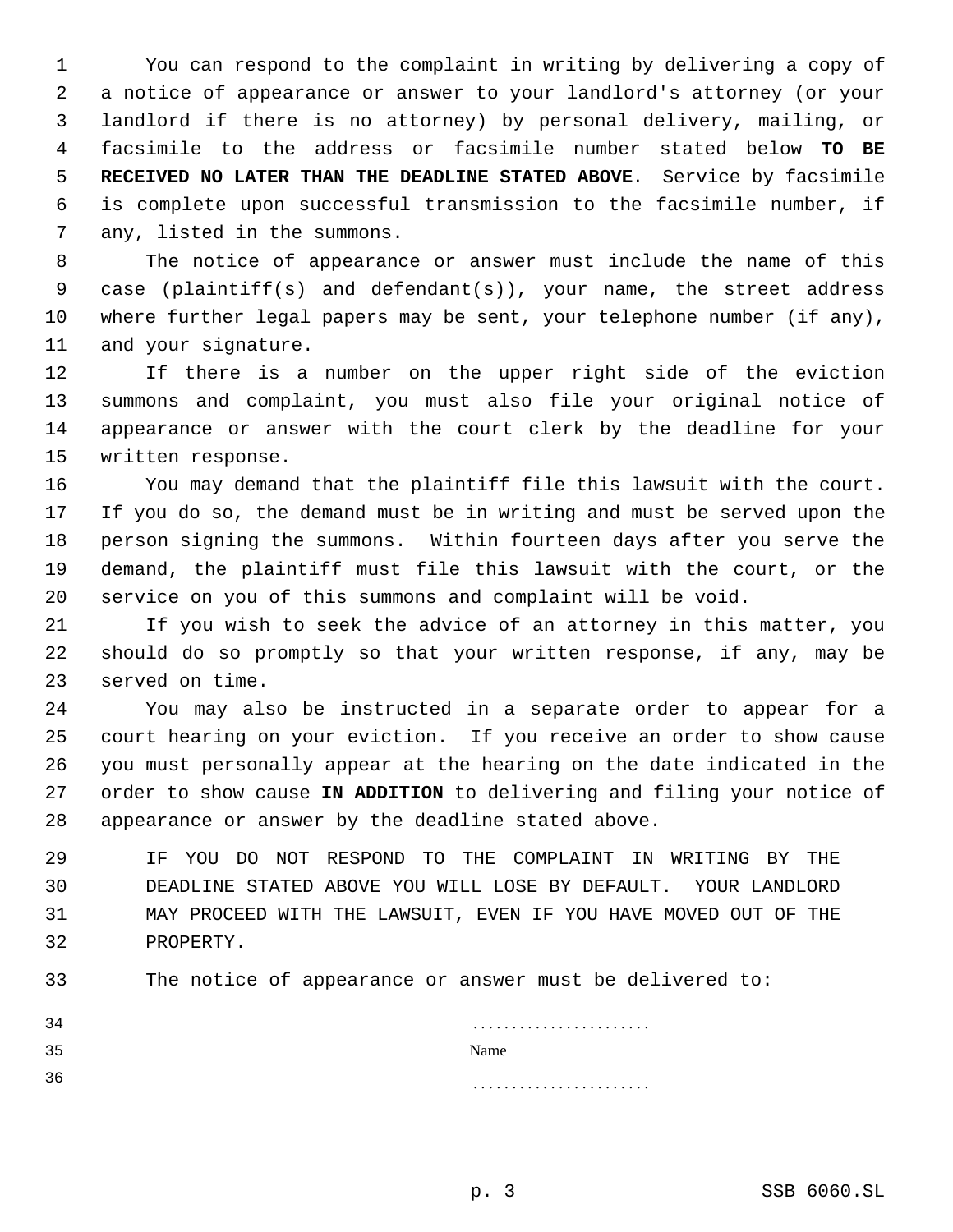|   | <b>Street Address</b>      |
|---|----------------------------|
| 2 |                            |
|   | Telephone Number           |
|   |                            |
| כ | Facsimile Number (Required |
| h | if Available)              |

 7 **Sec. 2.** RCW 59.18.375 and 2006 c 51 s 2 are each amended to read 8 as follows:

 9 (1) The procedures and remedies provided by this section are 10 optional and in addition to other procedures and remedies provided by 11 this chapter.

12 (2) In an action of forcible entry, detainer, or unlawful detainer, 13 commenced under this chapter which is based upon nonpayment of rent as 14 provided in RCW 59.12.030(3), the defendant shall pay into the court 15 registry the amount alleged due in the ((complaint)) notice described 16 in this section and continue to pay into the court registry the monthly 17 rent as it becomes due under the terms of the rental agreement while 18 the action is pending. Such payment is not required if the defendant 19 submits to the court a written statement signed and sworn under penalty 20 of perjury ((denying)) that sets forth the reasons why the rent alleged 21 due in the notice is not owed. In the written statement, the defendant 22 may provide as a reason that the rent alleged due in the ((complaint)) 23 notice is ((owing)) not owed based upon a legal or equitable defense or 24 set-off arising out of the tenancy( $\sqrt{7}$  such payment shall not be  $25$  required)).

26 (3) A defendant must comply with subsection (2) of this section 27 ((within seven days after completed service of a filed summons and 28 complaint or, in the case of service of an unfiled summons and 29 complaint, seven days after delivering written notice to the defendant, 30 in the manner provided in RCW 59.12.040, advising the defendant of the 31 date of filing, the cause number for the action, and the date by which 32 the defendant must comply with this section to avoid the immediate 33 issuance of a writ of restitution)) on or before the deadline date 34 specified in the notice, which must not precede the deadline for 35 responding to the eviction summons and complaint for unlawful detainer. 36 If the notice is served with the eviction summons and complaint, then 37 the deadline for complying with the notice and the deadline for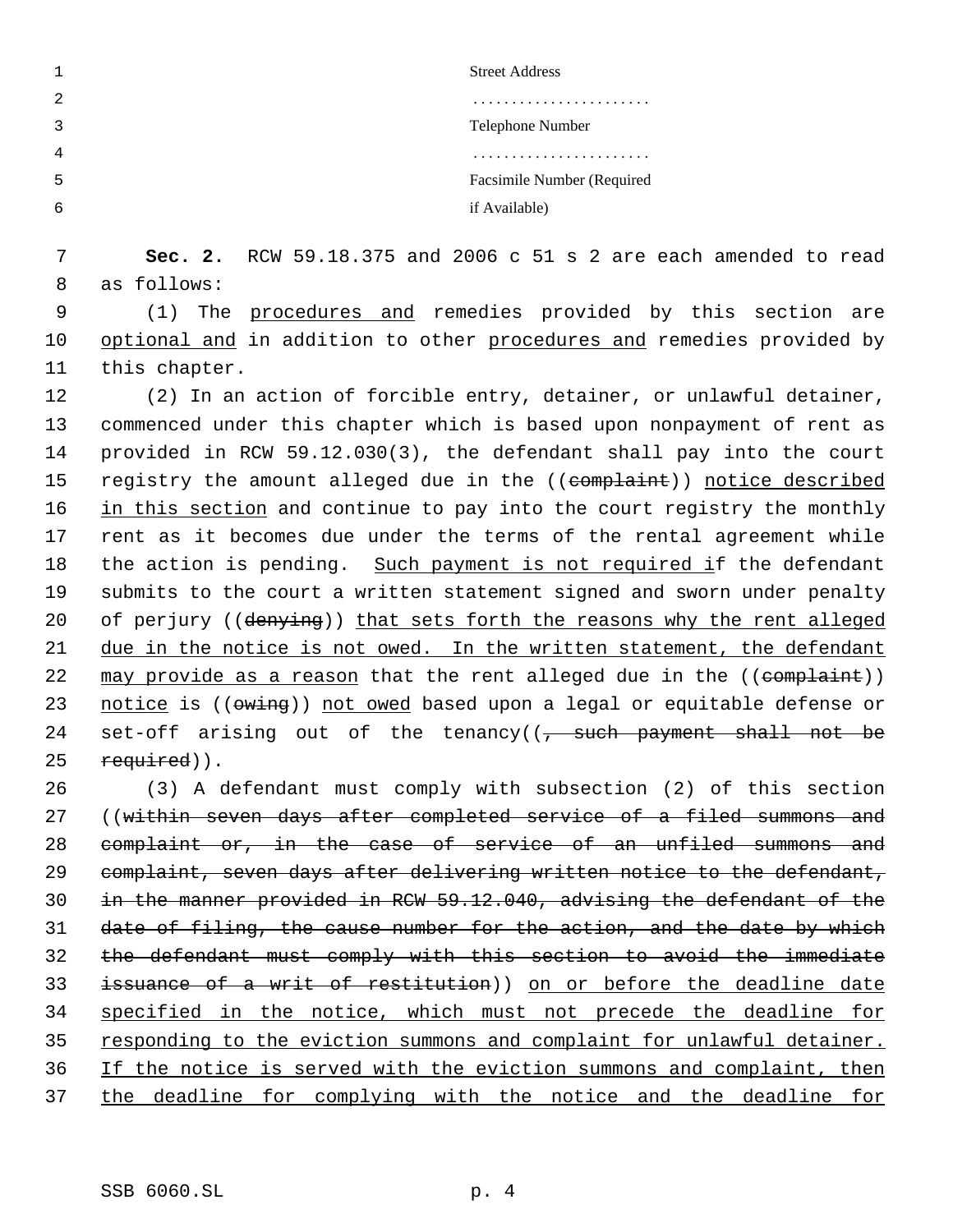responding to the eviction summons and complaint must be the same date. 2 (4) Failure of the defendant to comply with this section shall be grounds for the immediate issuance of a writ of restitution without further notice to the defendant and without bond directing the sheriff to deliver possession of the premises to the plaintiff. Issuance of a writ of restitution under this section shall not affect the defendant's 7 right to schedule a hearing ((to contest the amount of rent alleged to 8 be due)) on the merits. If the defendant fails to comply with this section and a writ of restitution is issued, the defendant may seek a hearing on the merits and an immediate stay of the writ of restitution. To obtain a stay of the writ of restitution, the defendant must make an offer of proof to the court that the plaintiff is not entitled to 13 possession of the property based on a legal or equitable defense arising out of the tenancy. The court shall only grant the stay upon 15 such prior notice as the court deems appropriate to the plaintiff's 16 attorney, or to the plaintiff if there is no attorney. The court may 17 grant the stay on such conditions as the court deems appropriate. The court may set a show cause hearing as soon as possible, but no later than seven days from the date the stay is sought or the date the 20 defendant moves the court for a show cause hearing. If the court concludes at the show cause hearing that the writ of restitution should not have been issued because of any legal or equitable defense to the eviction, then the writ of restitution must be quashed and the defendant must be restored to possession.

 $((4+))$  (5) The defendant shall ((send)) deliver written notice 26 that the rent has been paid into the court registry or ((send)) deliver a copy of the sworn statement referred to in subsection (2) of this 28 section to the ((person whose name is signed on the unlawful detainer summons. A defendant may serve the written notice or a copy of the 30 sworn statement)) plaintiff by any of the following methods ((described in RCW 59.18.365)):

 (a) By delivering a copy of the payment notice or sworn statement to the person who signed the notice to the street address listed on the notice;

 (b) By mailing a copy of the payment notice or sworn statement addressed to the person who signed the notice to the street address listed on the notice;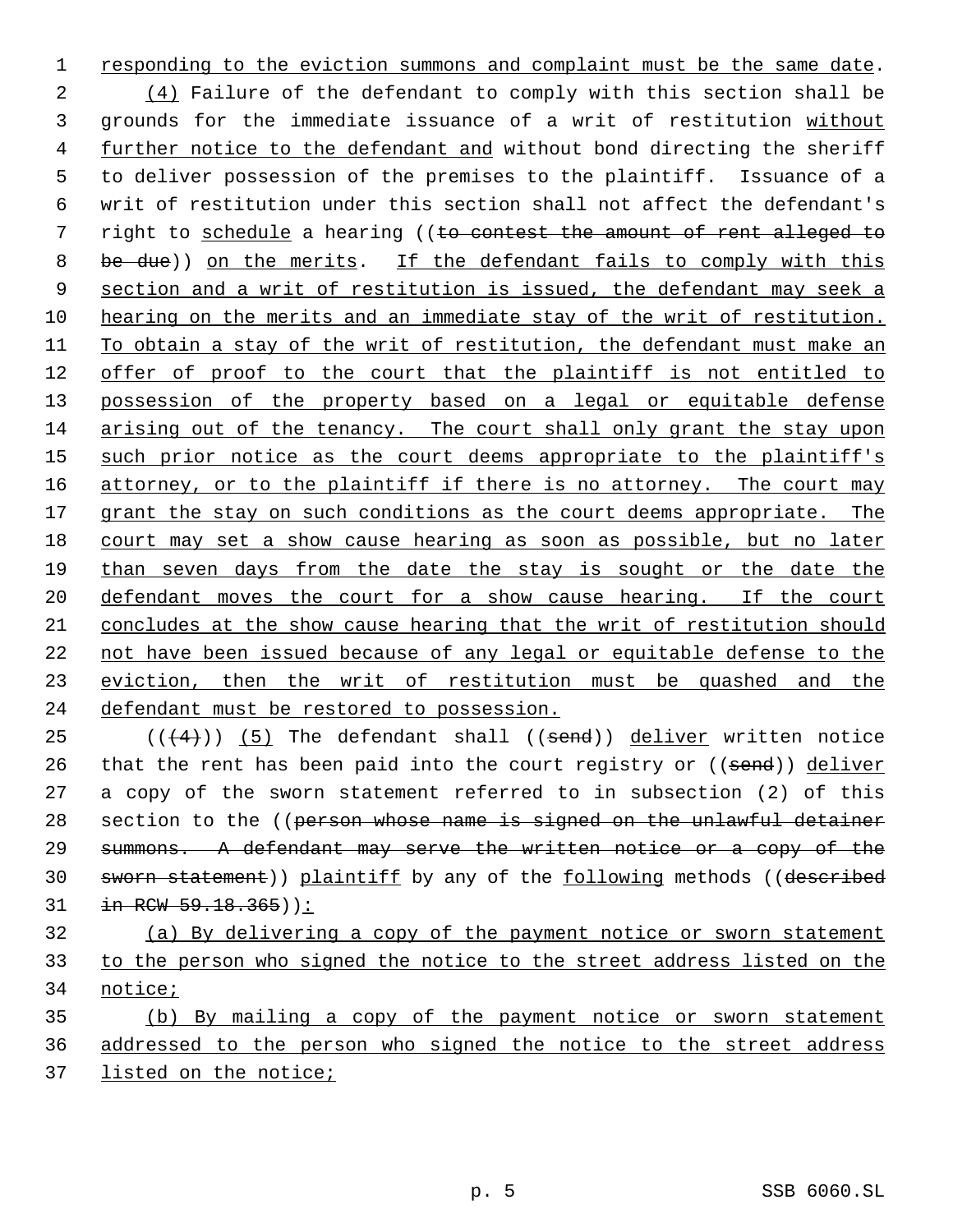(c) By facsimile to the facsimile number listed on the notice. Service by facsimile is complete upon successful transmission to the facsimile number listed upon the notice; or

(d) As otherwise authorized by the superior court civil rules.

 $((+5))$   $(6)$  Before applying to the court for a writ of restitution under this section, the plaintiff must check with the clerk of the court to determine if the defendant has complied with subsection (2) of this section.

9  $((+6))$  (7) If the plaintiff intends to use the procedures in this 10 section, the plaintiff must first file the summons ((must contain)) and complaint with the superior court of the appropriate county and deliver 12 notice to the defendant of the payment requirements or sworn statement 13 requirements of this section ((and be substantially in the following form:

### 15 NOTICE

 This unlawful detainer action is based upon nonpayment of rent in an 17 amount alleged to be \$. . . . . The plaintiff is entitled to an 18 order from the court directing the sheriff to evict you without a 19 hearing unless you pay into the court registry the amount of delinquent rent alleged to be due in the complaint and continue paying into the 21 court registry the monthly rent as it becomes due while this lawsuit is pending. If you deny that you owe the rent claimed to be due and you do not want to be evicted immediately without a hearing, you must file 24 with the clerk of the court a written statement signed and sworn under penalty of perjury setting forth why you do not owe the amount claimed in the complaint to be due. The sworn statement must be filed IN ADDITION TO your written answer to the complaint.

 Payment or the sworn statement must be submitted to the clerk of 29 the superior court within seven days after you have been served with this summons or, if the summons has not yet been filed, within seven days after service of written notice that the lawsuit has been filed.

 You must also deliver written notice that the rent has been paid into the court registry or send a copy of your sworn statement to the person whose signature appears below by personal delivery, mail, or facsimile.

This complaint:

 $37 \left( \rightarrow \right)$  is filed with the superior court;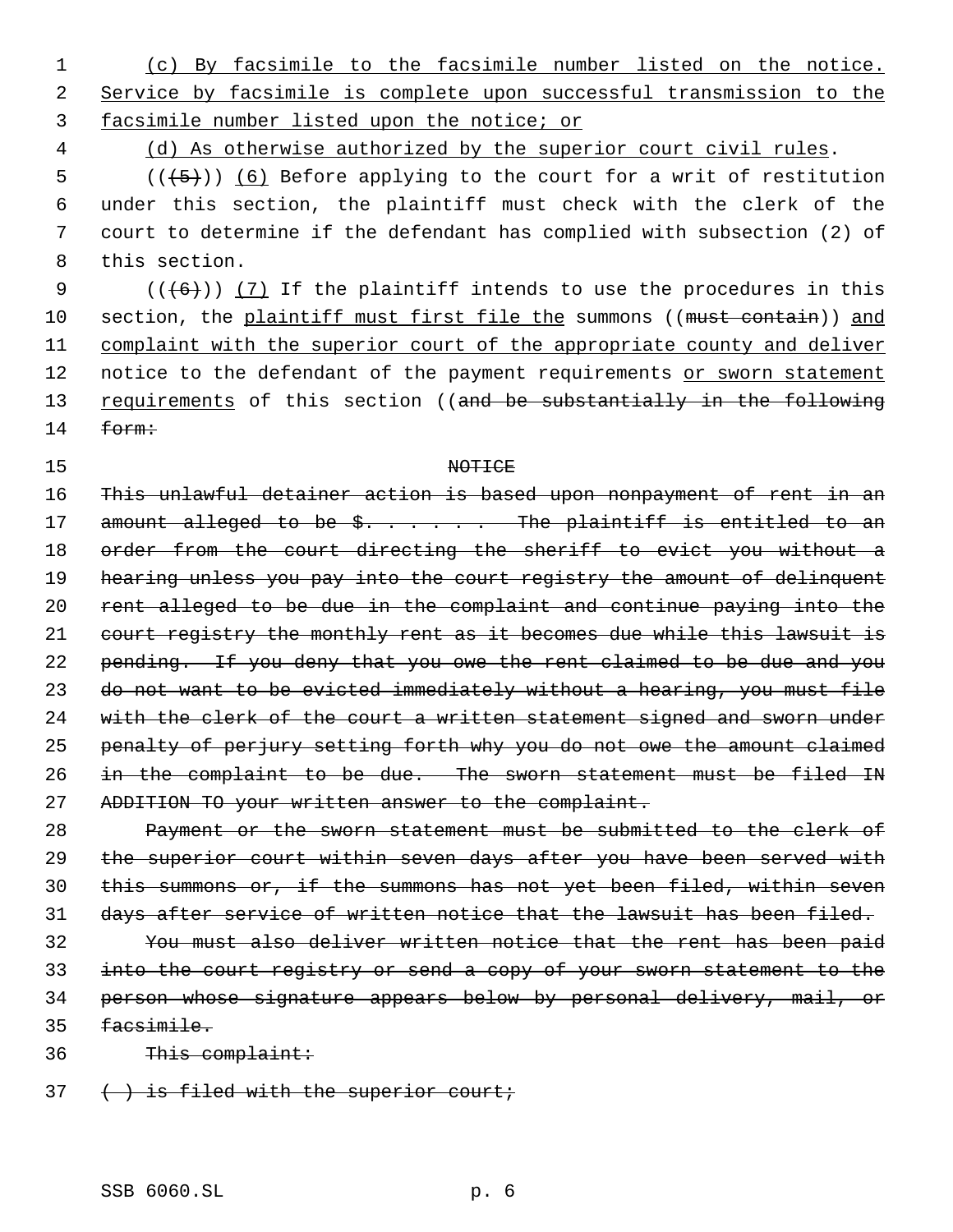| 1        | () is not filed. The plaintiff must notify you in writing when it is    |  |
|----------|-------------------------------------------------------------------------|--|
| 2        | $f{\text -}$                                                            |  |
| 3        | <b>IMPORTANT</b>                                                        |  |
| 4        | If you intend to contest this action, you must also file a written      |  |
| 5        | answer as indicated above on this summons)). The notice must:           |  |
| 6        | (a) State that the defendant is required to comply with this            |  |
| 7        | section by a deadline date that is not less than seven days after the   |  |
| 8        | notice has been served on the defendant;                                |  |
| 9        | (b) Be separate from the eviction summons and complaint;                |  |
| $10 \,$  | (c) Contain the names of the parties to the proceeding, the             |  |
| 11       | attorney or attorneys, if any, and the court in which the proceeding is |  |
| 12       | being brought;                                                          |  |
| 13       | (d) Be signed and dated by the plaintiff's attorney, or by the          |  |
| 14       | plaintiff if there is no attorney;                                      |  |
| 15       | (e) Contain a street address for service of the payment statement       |  |
| 16       | or sworn statement and, if available, a facsimile number for the        |  |
| 17       | landlord; and                                                           |  |
| 18       | (f) Be no less than twelve-point font type, in boldface type or         |  |
| 19       | capital letters where indicated below, and be substantially in the      |  |
| 20       | following form:                                                         |  |
| 21       | IN THE SUPERIOR COURT OF THE STATE                                      |  |
| 22       | OF WASHINGTON IN AND FOR                                                |  |
| 23       | <b>COUNTY</b>                                                           |  |
|          |                                                                         |  |
| 24       | $\overline{1}$                                                          |  |
| 25       | Plaintiff,<br>$\underline{NO}$ .<br>$\lambda$                           |  |
| 26       | $\mathfrak{c}$                                                          |  |
| 27<br>28 | RCW 59.18.375<br>$\mathcal{L}$<br><u>VS.</u><br>PAYMENT OR SWORN        |  |
| 29       | $\mathcal{L}$<br>STATEMENT REQUIREMENT                                  |  |
| 30       | $\mathcal{L}$<br>Defendant,                                             |  |
| 31       | $\lambda$<br>$\mathcal{L}$                                              |  |
| 32       | TO: (Name)                                                              |  |
| 33       | . (Address)                                                             |  |
|          |                                                                         |  |
| 34       | <b>IMPORTANT NOTICE</b>                                                 |  |
| 35       | READ THESE INSTRUCTIONS CAREFULLY                                       |  |
|          |                                                                         |  |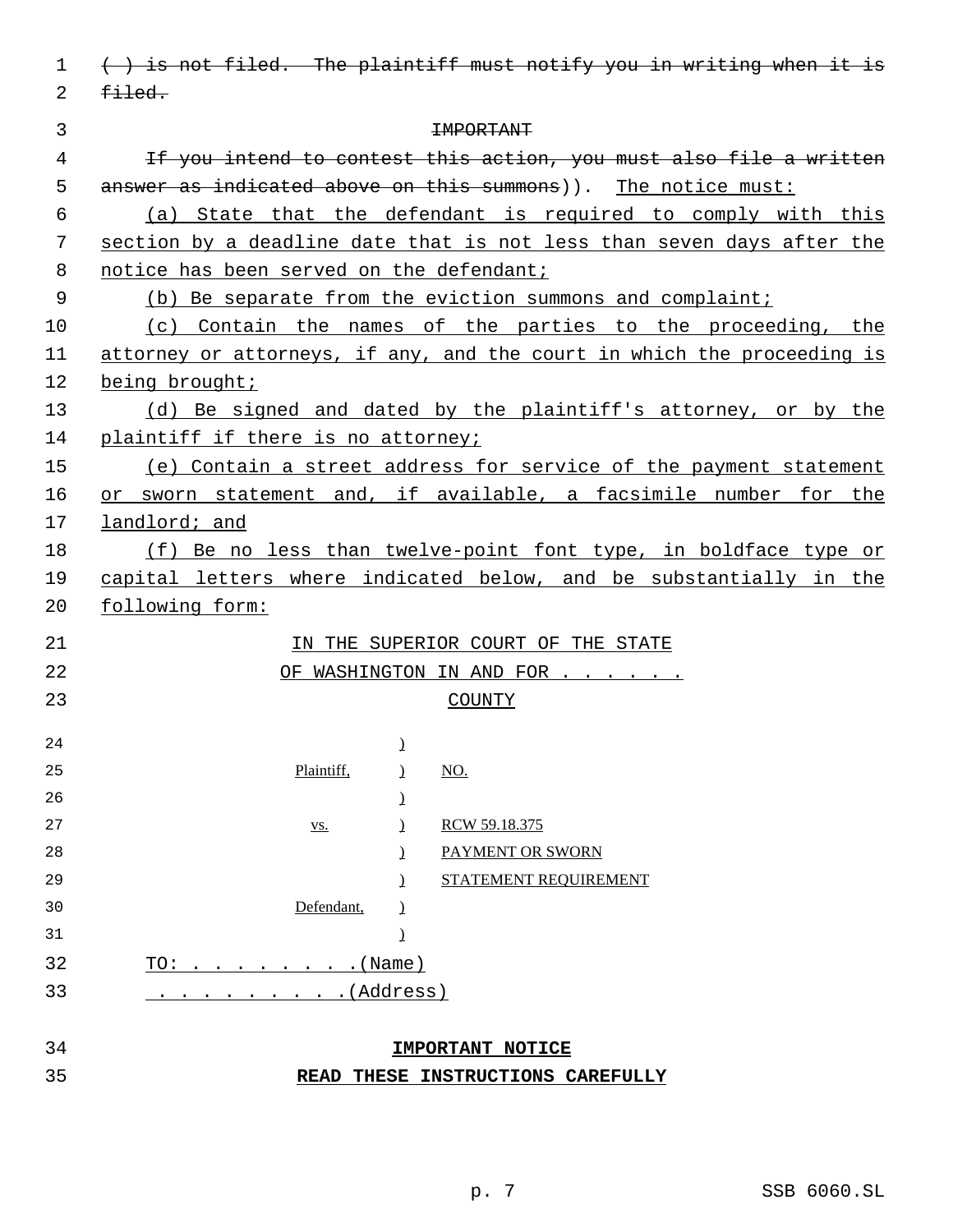| $\mathbf 1$ | YOU MUST DO THE FOLLOWING BY THE DEADLINE DATE:                        |
|-------------|------------------------------------------------------------------------|
| 2           | THE DEADLINE DATE IS                                                   |
| 3           | 1. PAY RENT INTO THE COURT REGISTRY;                                   |
| 4           | <b>OR</b>                                                              |
| 5           | 2. FILE A SWORN STATEMENT THAT YOU DO NOT OWE THE RENT CLAIMED DUE.    |
| 6           | IF YOU FAIL TO DO ONE OF THE ABOVE ON OR BEFORE THE DEADLINE DATE,     |
| 7           | THE SHERIFF COULD EVICT YOU WITHOUT A HEARING EVEN IF YOU HAVE ALSO    |
| 8           | RECEIVED A NOTICE THAT A HEARING HAS BEEN SCHEDULED.                   |
| 9           | YOUR LANDLORD CLAIMS YOU OWE RENT                                      |
| 10          | This eviction lawsuit is based upon nonpayment of rent. Your           |
| 11          | The<br>landlord claims you owe the following amount: \$                |
| 12          | landlord is entitled to an order from the court directing the sheriff  |
| 13          | to evict you without a hearing unless you do the following by the      |
| 14          | deadline date:                                                         |
| 15          | YOU MUST DO THE FOLLOWING BY THE DEADLINE DATE:                        |
| 16          | 1. Pay into the court registry the amount your landlord claims you     |
| 17          | owe set forth above and continue paying into the court registry the    |
| 18          | monthly rent as it becomes due while this lawsuit is pending;          |
| 19          | <b>OR</b>                                                              |
| 20          | 2. If you deny that you owe the amount set forth above and you do      |
| 21          | not want to be evicted immediately without a hearing, you must file    |
| 22          | with the clerk of the court a written statement signed and sworn under |
| 23          | penalty of perjury that sets forth why you do not owe that amount.     |
| 24          | 3. You must deliver written notice that the rent has been paid         |
| 25          | into the court registry OR deliver a copy of your sworn statement to   |
| 26          | the person named below by personal delivery, mail, or facsimile.       |
| 27          | . <u>.</u>                                                             |
| 28          | <u>Name</u>                                                            |
| 29          | $\cdots$                                                               |
| 30          | Address                                                                |
| 31          |                                                                        |
| 32          | Telephone Number                                                       |